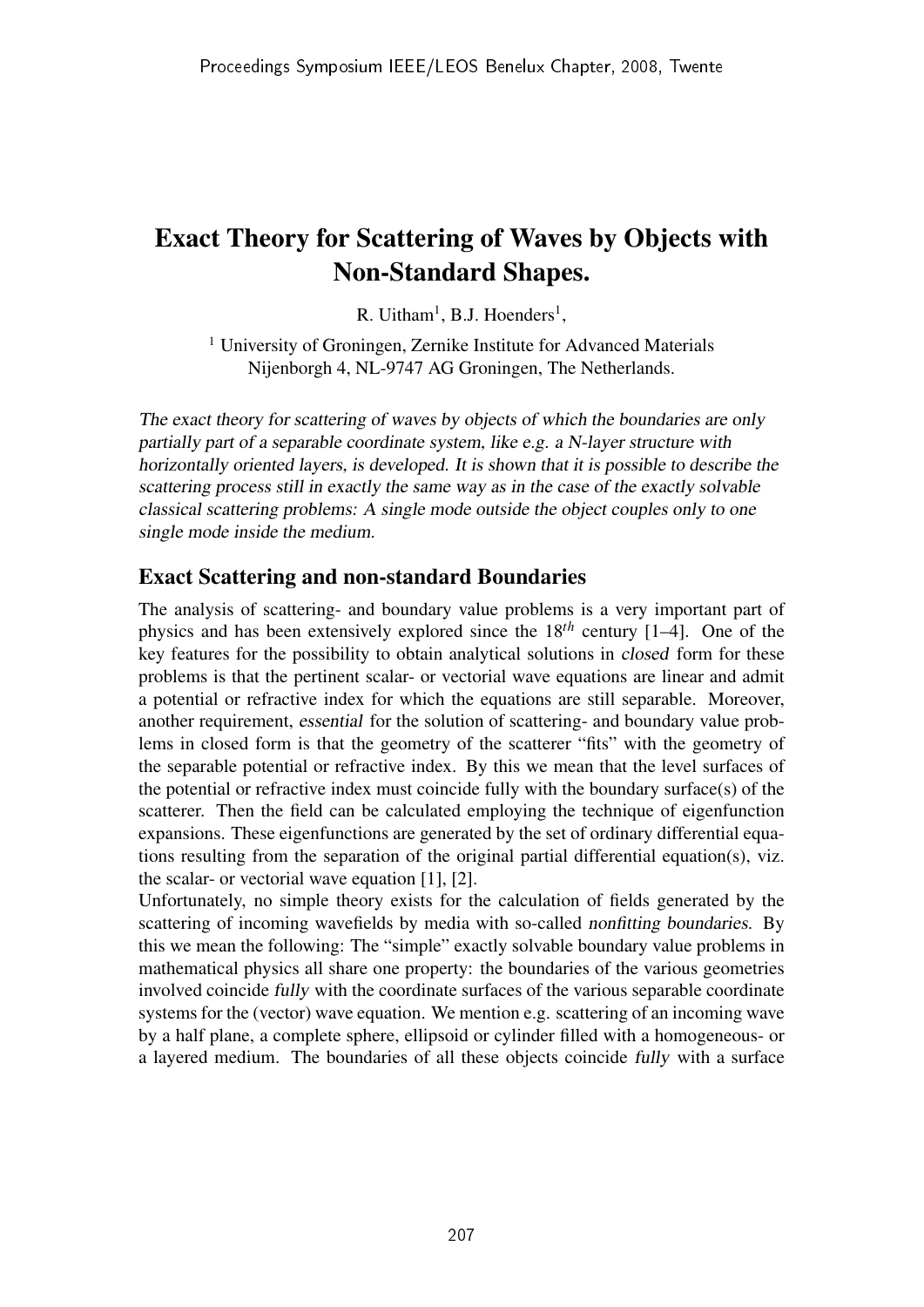of a separable coordinate system. But, if we consider e.g. scattering by a wedge or a half sphere the theory becomes much more difficult and no theory has been developed yet in case these objects consist of materials with e.g. a layered structure or a radially dependent refractive index. Also if we consider scattering by the objects shown in Fig.1 no exact theory exists in the sense we defined above, viz. the solution of such problems is not known in terms of a series of eigenfunctions with known coefficients.



Figure 1: Scattering by a horizontal set of N-layers, a telegrapher's wave- and an insect's eye type of surface. The shaded parts can have different values for the refractive index.

The physical explanation for a yet non-existent simple theory for this case stems from the following observation: A single mode of the field outside the medium no longer couples to one single mode inside the medium but to an, in general, infinite number of modes. This observation is corroborated analysing the results of the Wiener-Hopf technique [5] . This technique is e.g. used for the description of scattering of waves by a half-plane- or a half cylinder and connects an infinity of modes above (outside) and below (inside) the plane (cylinder) with one mode outside the object, viz. e.g. a plane wave. As an example supporting this statement one could think of a slab built up by Nlayers with different constant indexes of refraction such that the layers are perpendicular to the planes of the slab. Then a plane wave mode outside the slab couples to an infinity of modes for the layered medium, whereas the plane wave mode couples to only one inside mode if the layers are oriented parallel to the boundary planes of the slab. We also would like to mention the application of this reasoning for the case of a layer covered by rectangular "multiscale" protrusions, (telegrapher's wave surface): Each one of the free space modes of the incoming wave couples to an infinite set of the pertinent modes of the layer containing the rectangular protrusions. ("Multiscale" protrusions are defined as protrusions with different lengths, widths and heights.)

It is shown in our presentation however that our new type of modes, (which are overcomplete!), have the remarkable property that still one "outside the object" mode couples to one "inside the object" mode. It is exactly this particular property of one- to one coupling of our new set of modes that enables us to solve the pertinent scatteringboundary value problems for non-fitting boundaries in exactly the same way as done in case of the well-known conventional exactly solvable scattering- boundary value prob-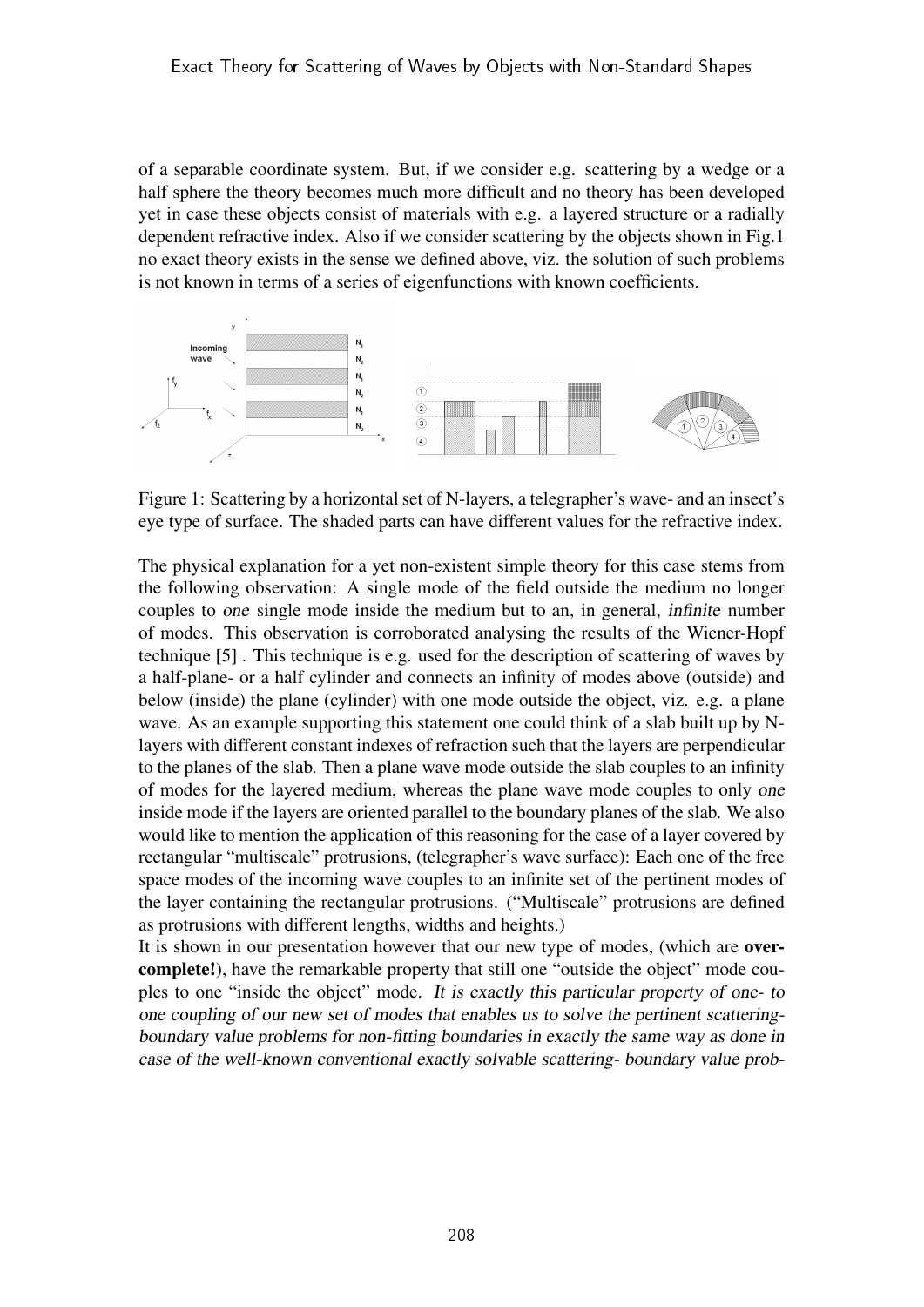

Figure 2: Geometry used for the numerical calculation and the field distribution .

lems! Using these new mode expansions the scattering of an electromagnetic wave by the scattering geometries drawn in Fig.1 will be analysed.

The mentioned basic property of our theory mentioned above, i.e the property that each "outside the object" mode, say  $\psi_m$ , couples to one "inside the object" mode, say  $\psi_M$  is mathematically formulated in terms of the following completeness relation:

$$
\delta(y - y') = \sum_{n} \frac{\Psi_m(f_n^2; y) \Psi_M(f_n^2; y')}{N'(f_n^2)},
$$
\n(1)

where the sum is over numbers  $f_n^2$  which are the roots of a known function *N* ¡  $f_n^2$ ¢ . This relation shows that a field distribution, say  $\eta(y)$ , can be expanded in either function ψ*<sup>M</sup>* ָu on sno $f_n^2$ ;  $y'$ ) or ψ*<sup>m</sup>* ä  $f_n^2$ ; *y*  $\phi$  with coupling coefficients  $\int \eta(y') \psi_{(m,M)}$  $\frac{1}{2}$  $f_n^2$ ; *y*  $\partial$  enter function<br>*dy*, depending only on the conjugate mode!!

For further details we refer to [6]. In the next section we will calculate the fields that are scattered from an interface between a homogeneous medium and a medium with one layer with two slabs that have finite widths. The geometry has been depicted in Fig.2.

## Numerical results

| Slab parameter values |                     |                     |                     |
|-----------------------|---------------------|---------------------|---------------------|
|                       | $l_2 = 200$ nm      | $l_3 = 300$ nm      |                     |
| $\omega_{p1} = 1.5$   | $\omega_{p2} = 4.5$ | $\omega_{p3} = 2.0$ | $\omega_{p4} = 1.5$ |
| $\omega_1 = 4.0$      | $\omega_2 = 4.0$    | $\omega_3 = 2.5$    | $\omega_4 = 4.0$    |
| $\gamma_1 = 0.10$     | $\gamma_2 = 0.20$   | $\gamma_3 = 0.15$   | $\gamma_4 = 0.10$   |

The analytical results obtained above will now be numerically evaluated for the following geometry. At  $x < 0$ , there is a vacuum. At  $x > 0$ , we have a dielectric medium that consists of two horizontal layers in between another dielectric medium. The dielectric

Table 1: Slab parameter values, where frequencies are in units of 10<sup>16</sup> rad/s. All media have  $\mu_j = \mu_0$